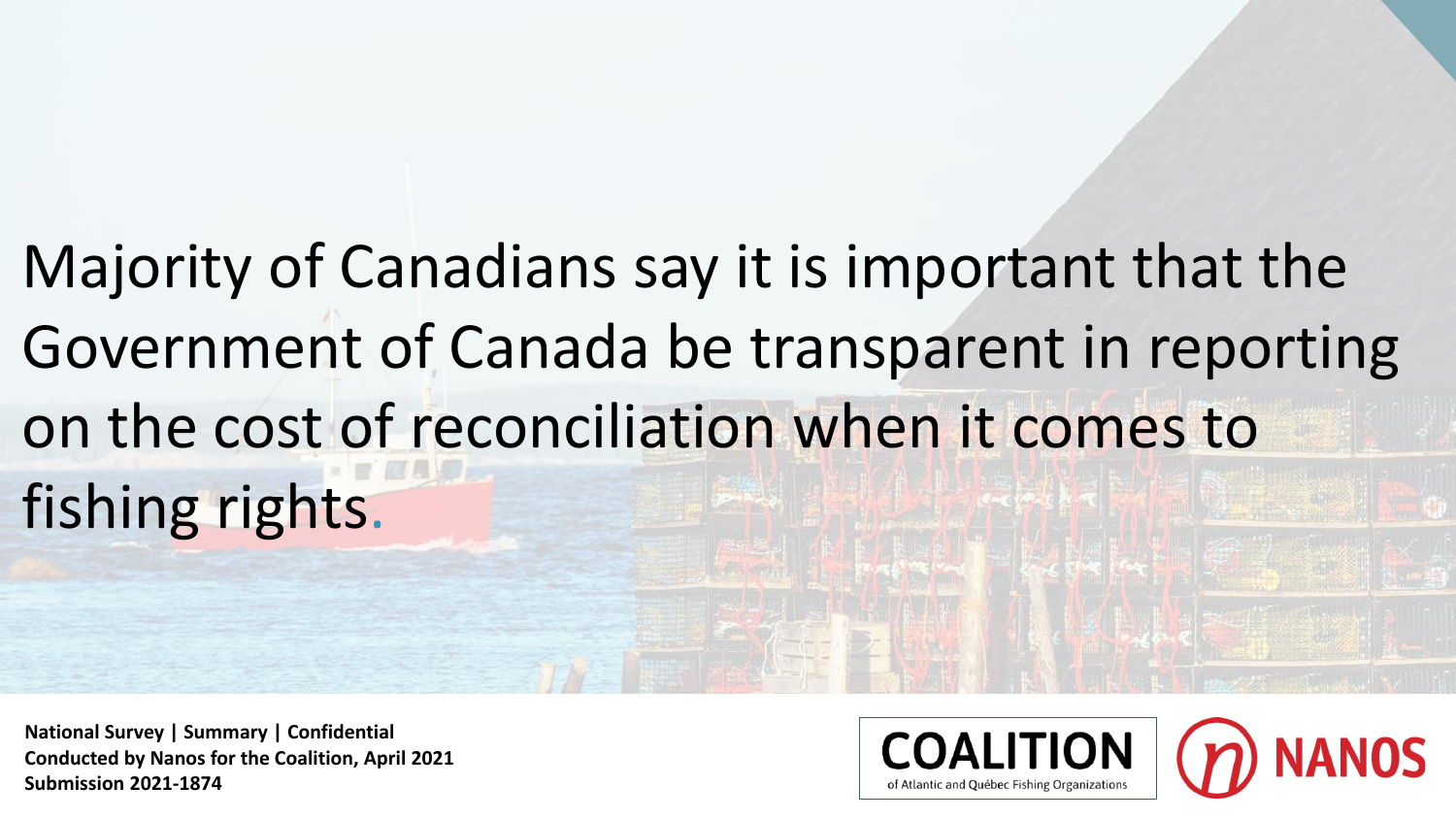# **Key Findings**



#### **DECISION-MAKING POWER**

About one in two Canadians (47%) say the Government of Canada should have final decision-making power when it comes to decisions related to the management and sustainability of Canada's fisheries. Just under four in ten Canadians (37%) who say that the Government of Canada, Indigenous Peoples, and commercial fishers should equally have final decision-making power.



#### **IMPORTANCE OF DECISION-MAKERS**

Canadians rate scientists as the most important when it comes to making decisions about the management and sustainability of Canada's fisheries (mean of 8.5) followed by Indigenous Peoples and commercials fishers (mean of 6.2 and 6.0, respectively). They give the lowest importance score to lawyers (mean of 2.8).



#### **COST OF RECONCILIATION**

Over eight in ten Canadians (81%) say it is important that the Government of Canada be transparent in reporting on the cost to taxpayers of reconciliation with First Nations when it comes to fishing rights.

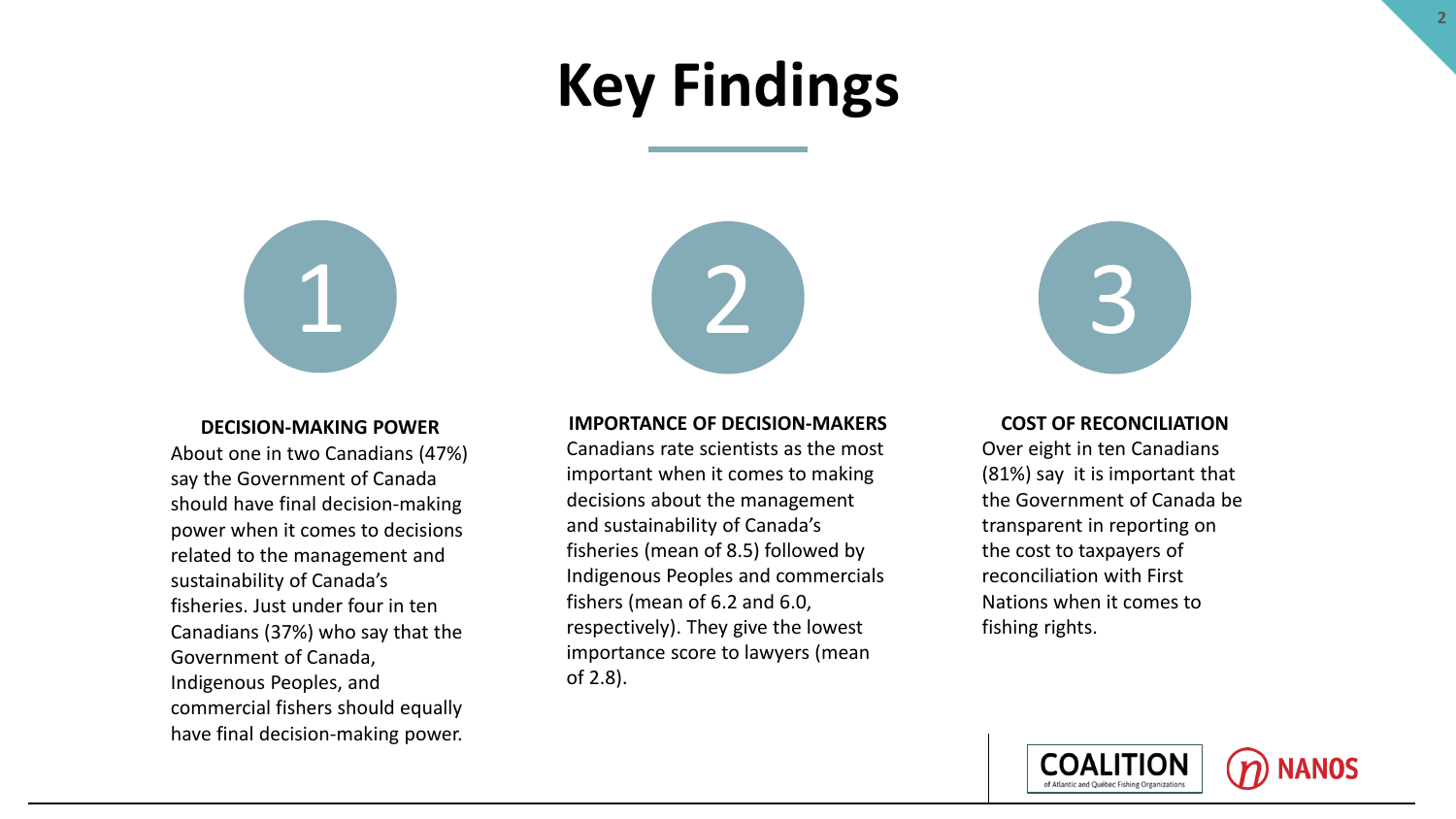## **Final decision-making power when it comes to management and sustainability of Canada's fisheries**



Thinking of decisions related to the management and sustainability of Canada's fisheries, which group should have final decision-making power? [RANDOMIZE]

**Q** 

|                          | Atlantic<br>$(n=100)$ | Quebec<br>$(n=205)$ | Ontario<br>$(n=344)$  | <b>Prairies</b><br>$(n=198)$ | <b>BC</b><br>$(n=160)$ |
|--------------------------|-----------------------|---------------------|-----------------------|------------------------------|------------------------|
|                          | 44.5%                 | 57.1%               | 45.7%                 | 41.1%                        | 44.1%                  |
| The Government of Canada | Men<br>$(n=546)$      | Women<br>$(n=461)$  | 18 to 34<br>$(n=218)$ | 35 to 54<br>$(n=374)$        | 55 plus<br>$(n=415)$   |
|                          | 57.2%                 | 37.7%               | 45.5%                 | 47.7%                        | 48.1%                  |
|                          | Atlantic              | Quebec              | Ontario               | Prairies                     | <b>BC</b>              |
|                          | $(n=100)$             | $(n=205)$           | $(n=344)$             | $(n=198)$                    | $(n=160)$              |
|                          | 38.1%                 | 28.1%               | 40.6%                 | 41.4%                        | 38.7%                  |
| All of them equally      | Men<br>$(n=546)$      | Women<br>$(n=461)$  | 18 to 34<br>$(n=218)$ | 35 to 54<br>$(n=374)$        | 55 plus<br>$(n=415)$   |
|                          | 30.1%                 | 44.4%               | 29.9%                 | 39.3%                        | 41.0%                  |

\*Weighted to the true population proportion. \*Charts may not add up to 100 due to rounding.

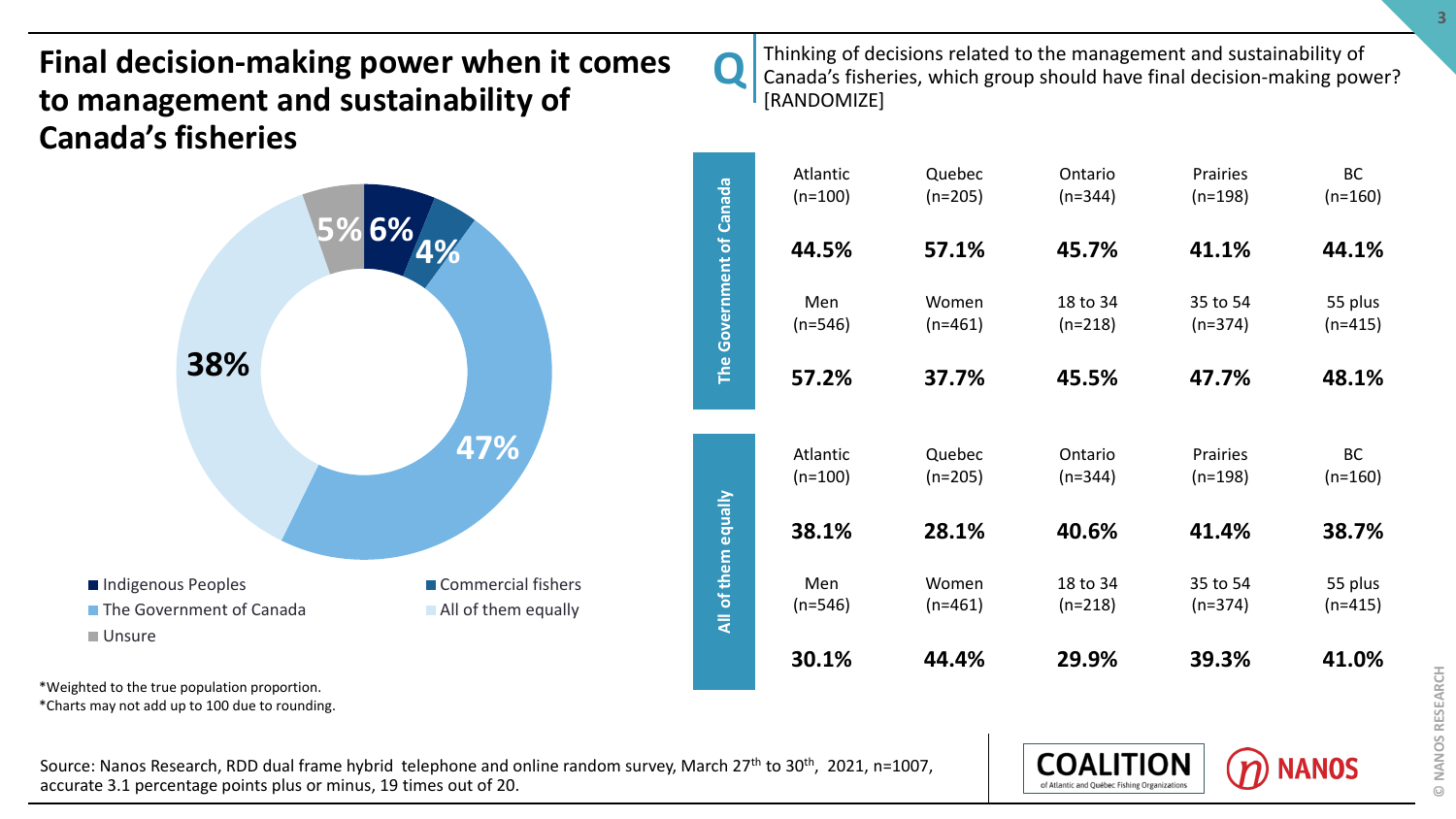

Please rate the importance of the following when it comes to making decisions about the management and sustainability of Canada's fisheries where 0 is not at all important and 10 is very important? [RANDOMIZE Q2 to Q6]

# Canadians rate scientists as the most important group when it comes to making decisions about the management and sustainability of Canada's fisheries (mean of 8.5) and give the lowest importance "

score to lawyers (mean of 2.8)

\*Weighted to the true population proportion. \*Charts may not add up to 100 due to rounding.

**??** Source: Nanos Research, RDD dual frame hybrid telephone and online random survey, March 27th to 30th, 2021, n=1007, accurate 3.1 percentage points plus or minus, 19 times out of 20.





**Mean**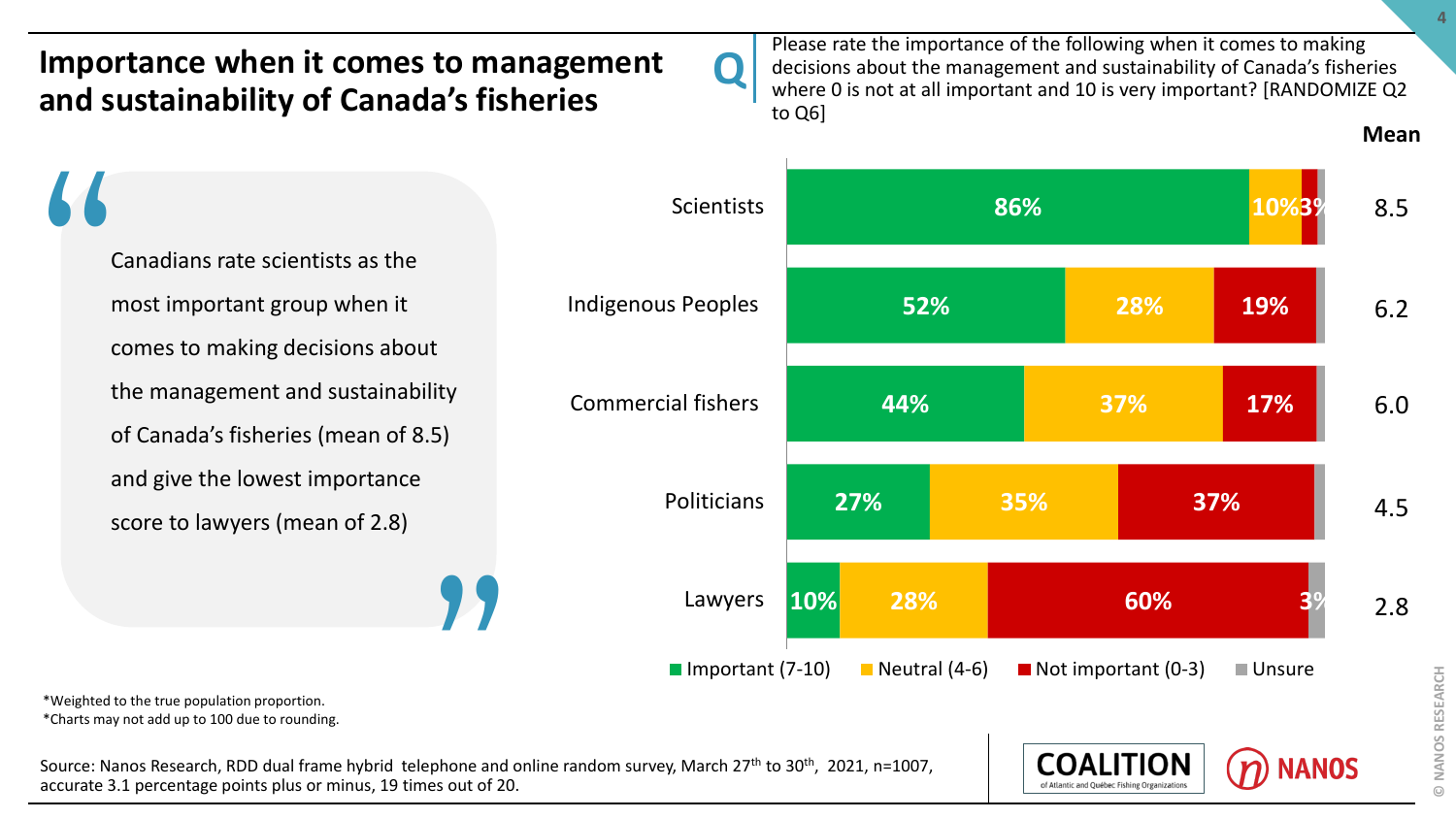**2%**

**Mean**

**6.2**

Please rate the importance of the following when it comes to making decisions about the management and sustainability of Canada's fisheries where 0 is not at all important and 10 is very important? [RANDOMIZE Q2 to Q6]

### **Indigenous Peoples**

**Q** 





\*Weighted to the true population proportion.

\*Charts may not add up to 100 due to rounding.

**28%**

**19%**

Source: Nanos Research, RDD dual frame hybrid telephone and online random survey, March 27<sup>th</sup> to 30<sup>th</sup>, 2021, n=1007, accurate 3.1 percentage points plus or minus, 19 times out of 20.

**52%**

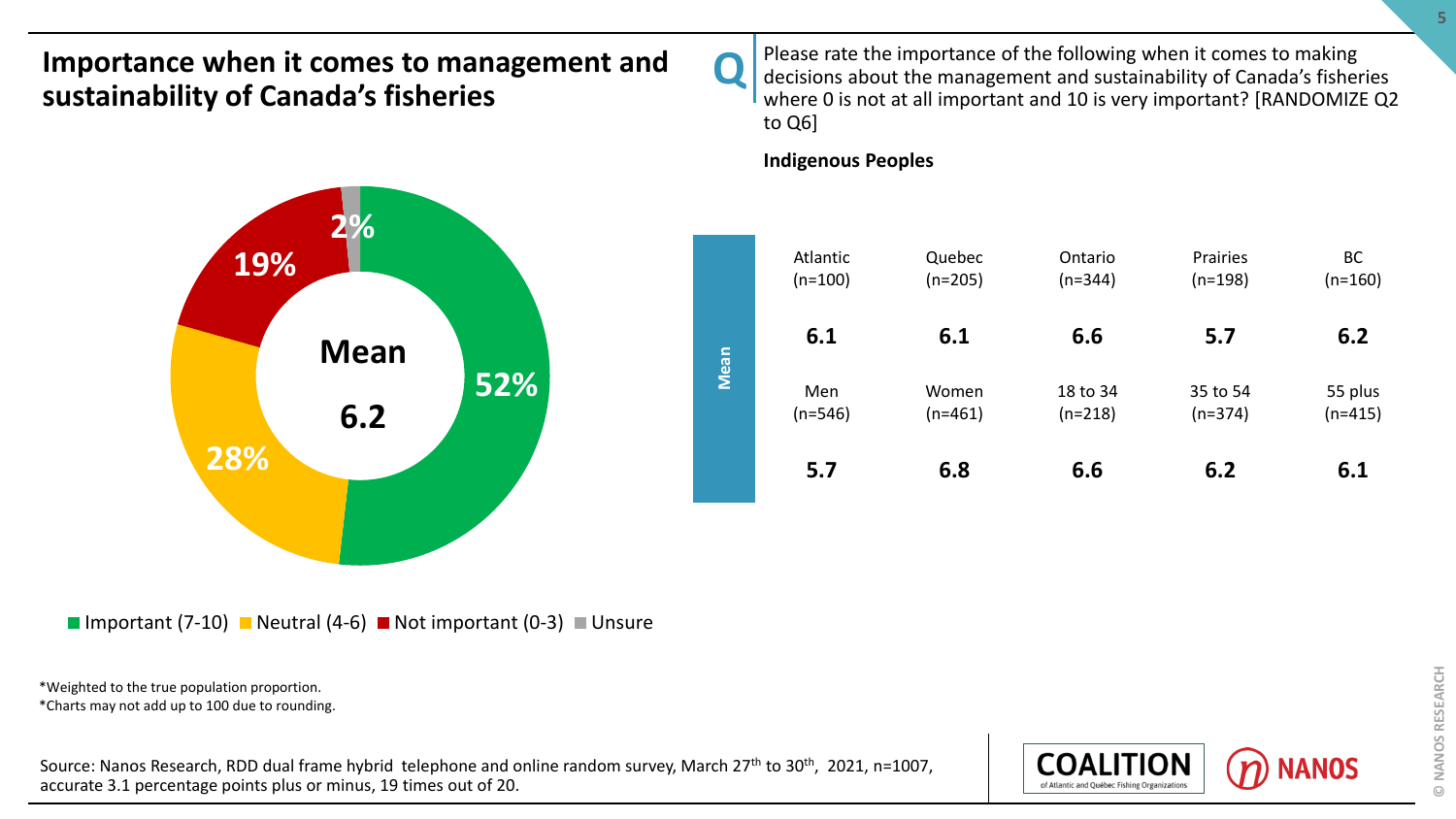**2%**

**Mean**

**6.0**



Please rate the importance of the following when it comes to making decisions about the management and sustainability of Canada's fisheries where 0 is not at all important and 10 is very important? [RANDOMIZE Q2 to Q6]

### **Commercial fishers**



Important (7-10) Neutral (4-6) Not important (0-3) Unsure

\*Weighted to the true population proportion.

\*Charts may not add up to 100 due to rounding.

**37%**

**17%**

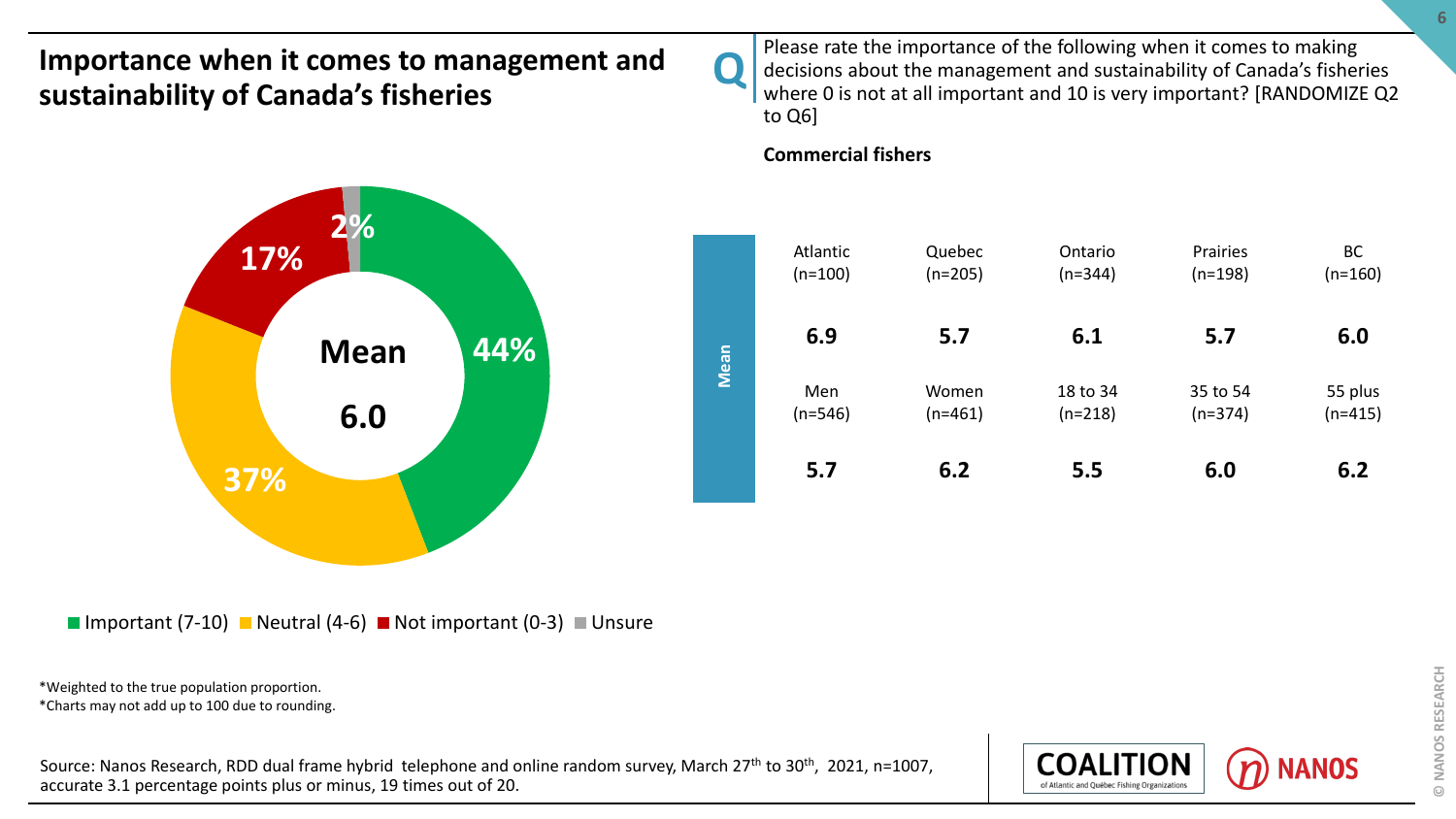**1%**

**Mean**

**8.5**

**10%3%**



Please rate the importance of the following when it comes to making decisions about the management and sustainability of Canada's fisheries where 0 is not at all important and 10 is very important? [RANDOMIZE Q2 to Q6]

#### **Scientists**





**86%**

\*Weighted to the true population proportion.

\*Charts may not add up to 100 due to rounding.

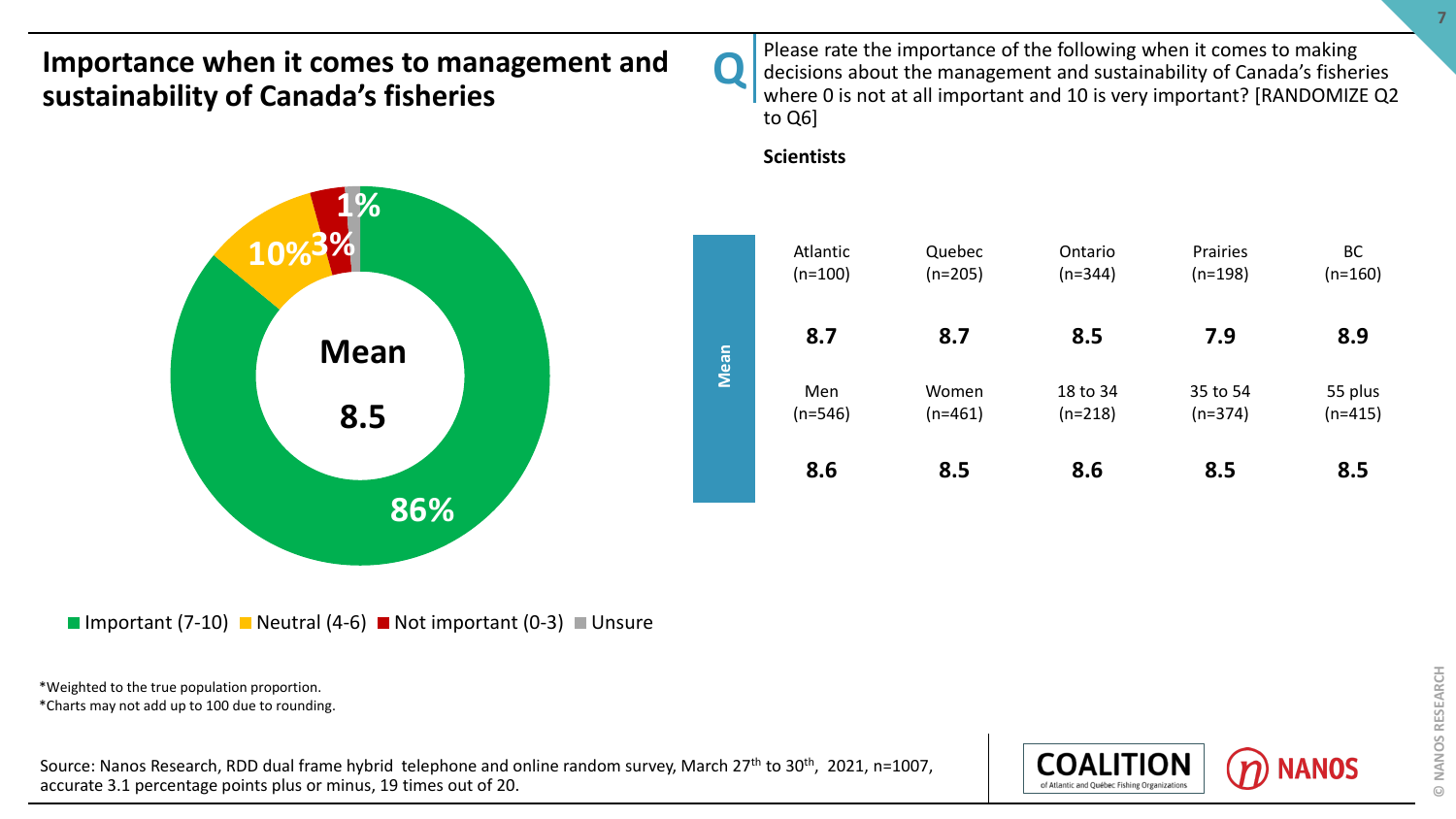**10% 3%**

**Mean**

**2.8**



Please rate the importance of the following when it comes to making decisions about the management and sustainability of Canada's fisheries where 0 is not at all important and 10 is very important? [RANDOMIZE Q2 to Q6]

**Lawyers**





\*Weighted to the true population proportion.

\*Charts may not add up to 100 due to rounding.

**60%**

Source: Nanos Research, RDD dual frame hybrid telephone and online random survey, March 27<sup>th</sup> to 30<sup>th</sup>, 2021, n=1007, accurate 3.1 percentage points plus or minus, 19 times out of 20.

**28%**

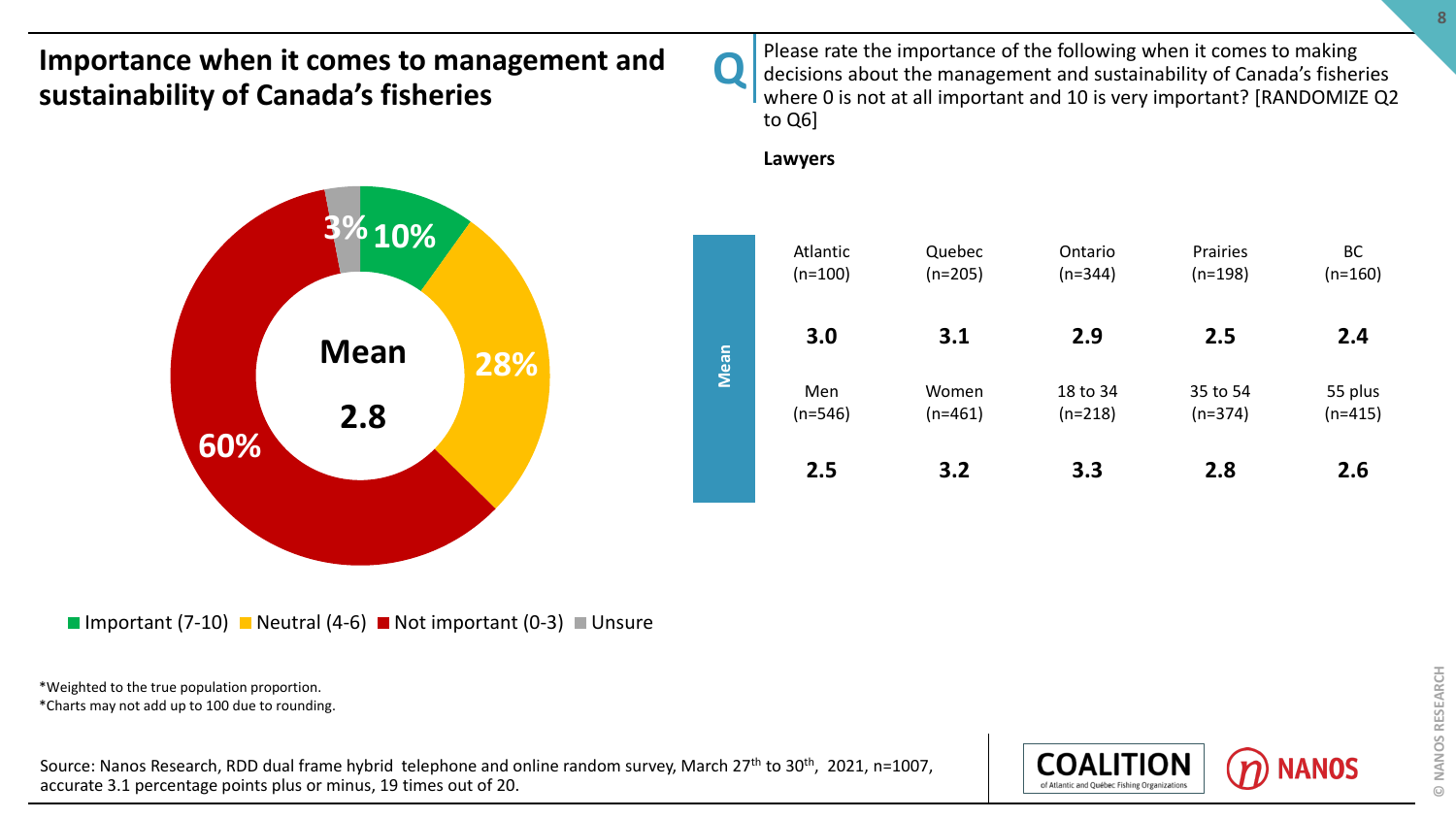**2%**

**Mean**

**4.5**



Please rate the importance of the following when it comes to making decisions about the management and sustainability of Canada's fisheries where 0 is not at all important and 10 is very important? [RANDOMIZE Q2 to Q6]

### **Politicians**



Important (7-10) Neutral (4-6) Not important (0-3) Unsure

**35%**

\*Weighted to the true population proportion.

\*Charts may not add up to 100 due to rounding.

**37%**

Source: Nanos Research, RDD dual frame hybrid telephone and online random survey, March 27<sup>th</sup> to 30<sup>th</sup>, 2021, n=1007, accurate 3.1 percentage points plus or minus, 19 times out of 20.

**27%**

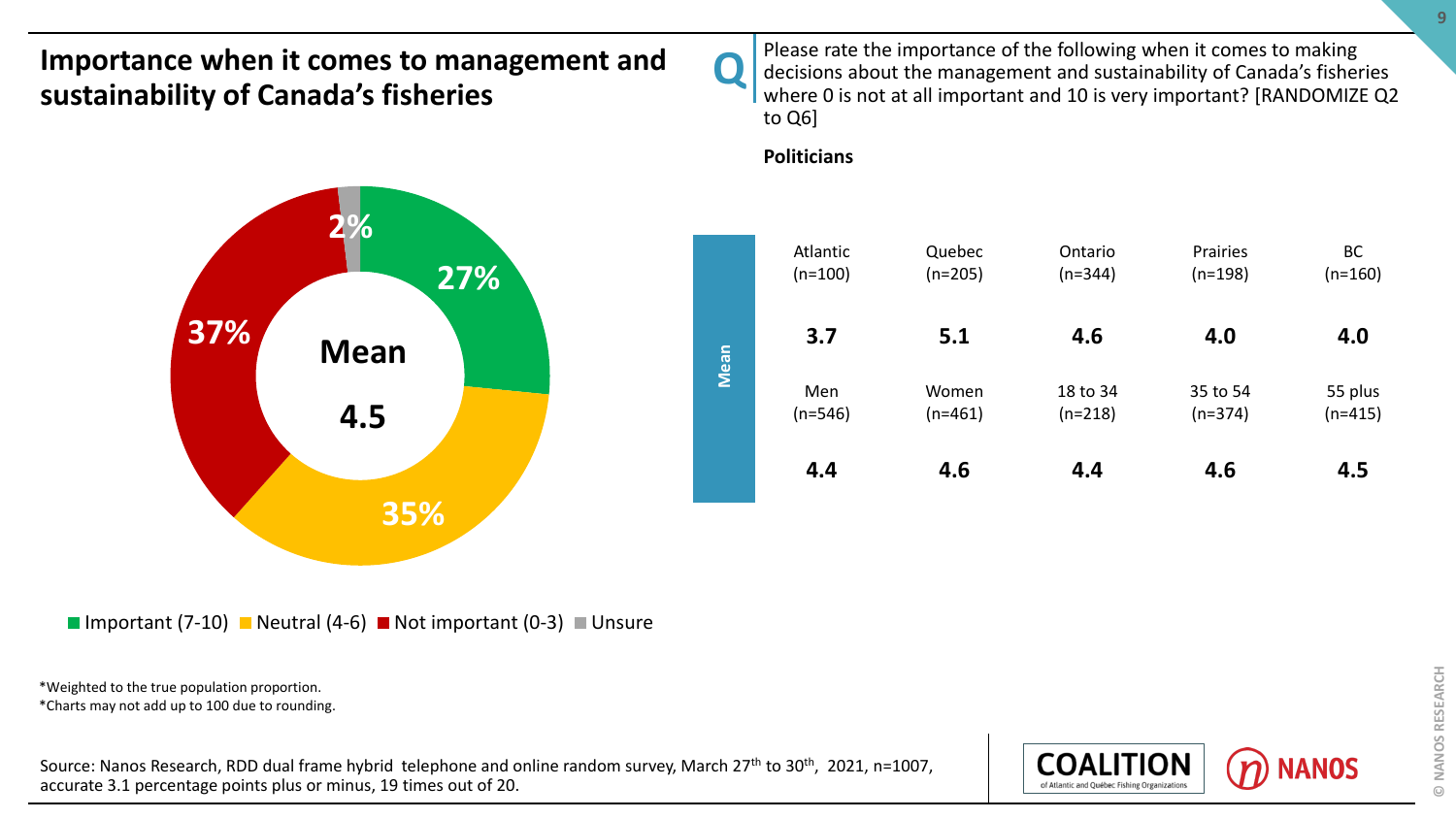### **Importance of Government of Canada being transparent in reporting cost of reconciliation**



On a scale of 0 to 10 where 0 is not at all important and 10 is very important please rate the importance that the Government of Canada be transparent in reporting on the cost to taxpayers of reconciliation with First Nations when it comes to fishing rights.



Important (7-10) Neutral (4-6) Not important (0-3) Unsure

\*Weighted to the true population proportion.

\*Charts may not add up to 100 due to rounding.

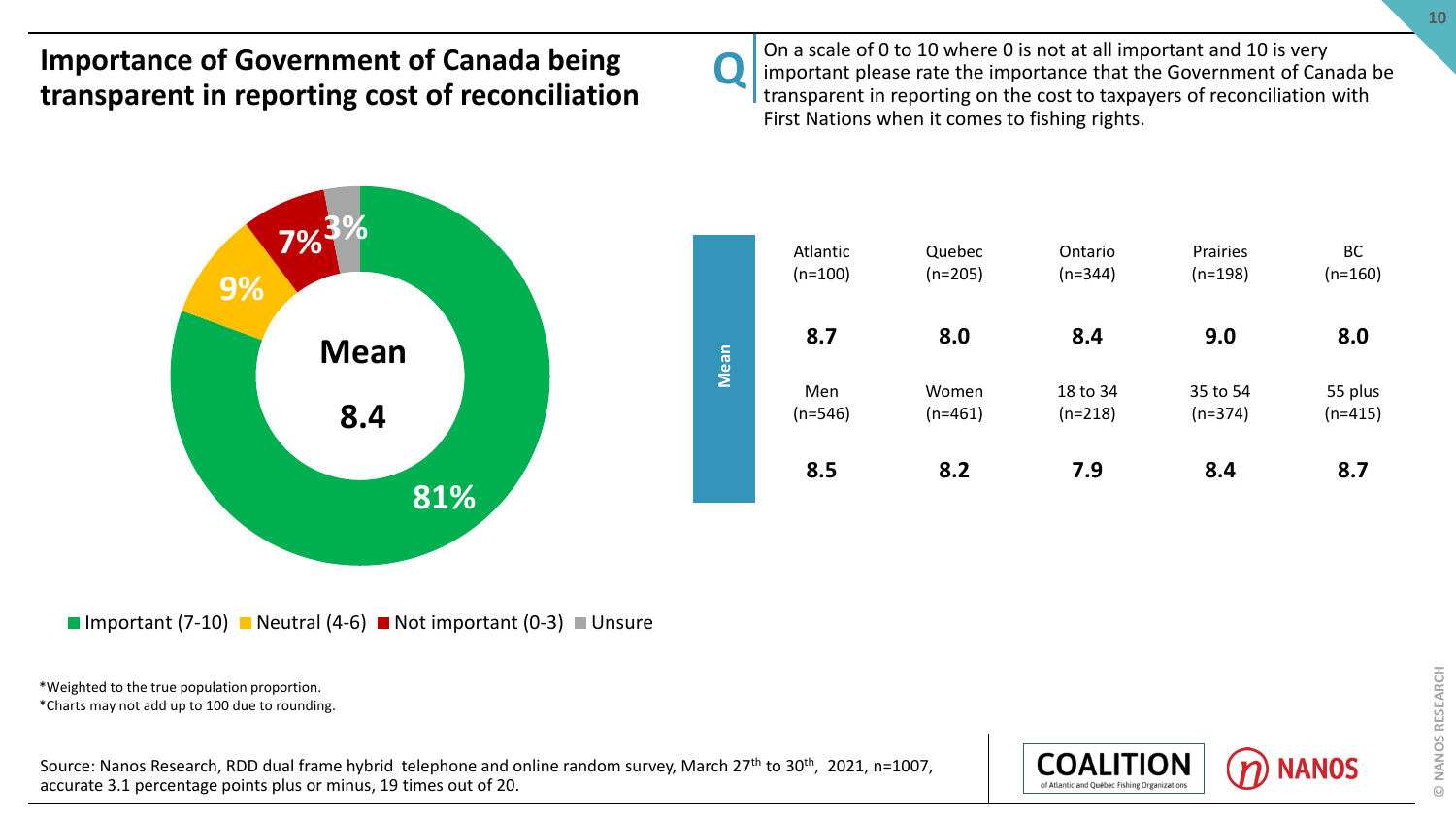Nanos conducted an RDD dual frame (land- and celllines) hybrid telephone and online random survey of 1,007 Canadians, 18 years of age or older, between March 27<sup>th</sup> and 30<sup>th</sup>, 2021 as part of an omnibus survey. Participants were randomly recruited by telephone using live agents and administered a survey online. The results were statistically checked and weighted by age and gender using the latest Census information and the sample is geographically stratified to be representative of Canada.

Individuals were randomly called using random digit dialling with a maximum of five call backs.

The margin of error for a random survey of 1,007 Canadians is ±3.1 percentage points, 19 times out of 20.

The research was commissioned by the Coalition of Atlantic and Quebec Fishing Organizations and was conducted by Nanos Research.

Note: Charts may not add up to 100 due to rounding.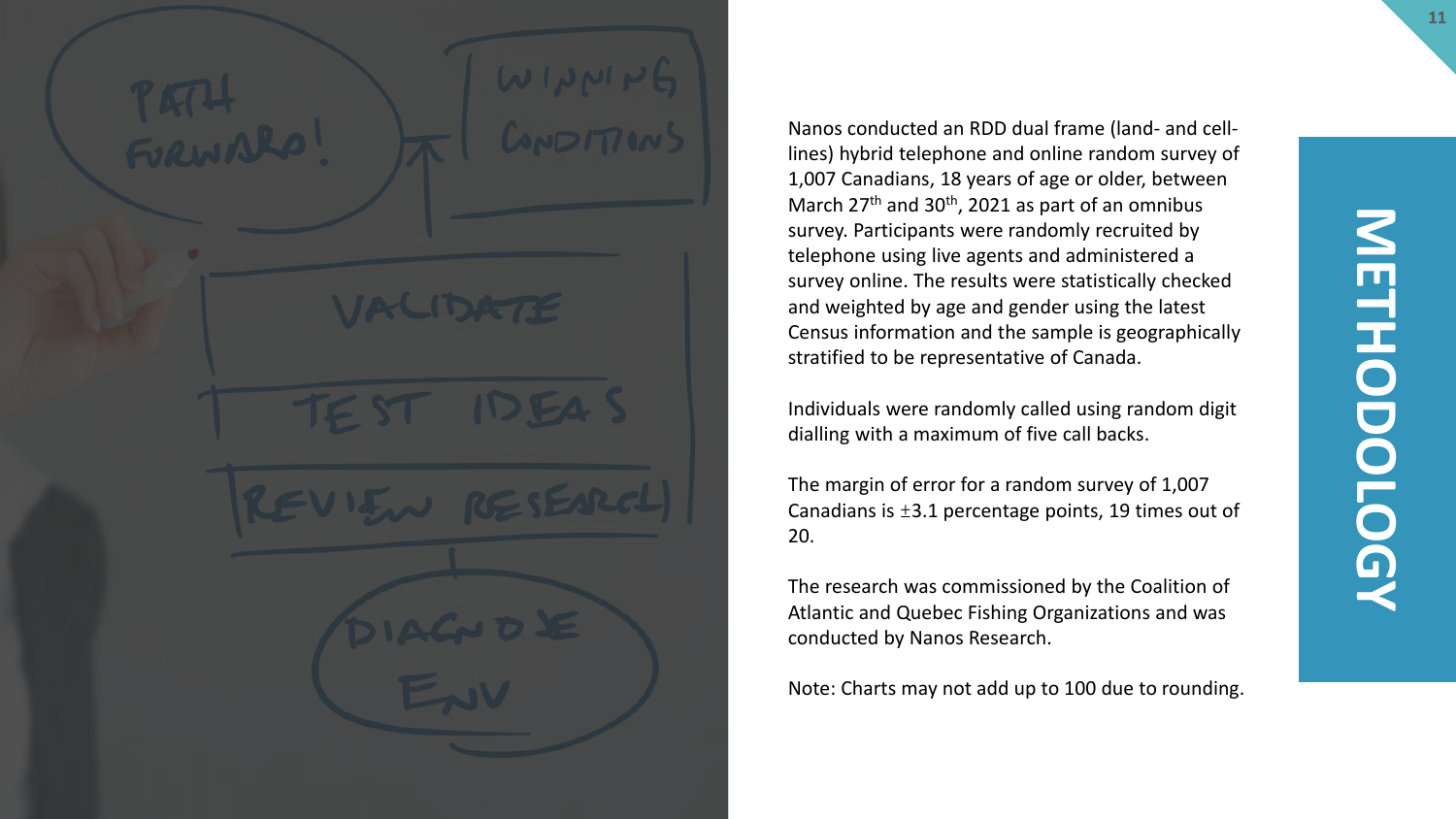| Element                          | <b>Description</b>                                                                                                                                                                                                                                                                                     | <b>Element</b>                              | <b>Description</b>                                                                                                                                                                                                                                          |
|----------------------------------|--------------------------------------------------------------------------------------------------------------------------------------------------------------------------------------------------------------------------------------------------------------------------------------------------------|---------------------------------------------|-------------------------------------------------------------------------------------------------------------------------------------------------------------------------------------------------------------------------------------------------------------|
| Research sponsor                 | Coalition of Atlantic and Quebec Fishing Organizations                                                                                                                                                                                                                                                 | Weighting of Data                           | The results were weighted by age and gender using the latest Census information<br>(2016) and the sample is geographically stratified to ensure a distribution across all                                                                                   |
| Population and Final Sample Size | 1007 Randomly selected individuals.                                                                                                                                                                                                                                                                    |                                             | regions of Canada. See tables for full weighting disclosure                                                                                                                                                                                                 |
| Source of Sample                 | Nanos Panel                                                                                                                                                                                                                                                                                            | Screening                                   | Screening ensured potential respondents did not work in the market research<br>industry, in the advertising industry, in the media or a political party prior to                                                                                            |
| Type of Sample                   | Probability                                                                                                                                                                                                                                                                                            |                                             | administering the survey to ensure the integrity of the data.                                                                                                                                                                                               |
| Margin of Error                  | $\pm$ 3.1 percentage points, 19 times out of 20.                                                                                                                                                                                                                                                       | <b>Excluded Demographics</b>                | Individuals younger than 18 years old; individuals without land or cell lines, and<br>individuals without internet access could not participate.                                                                                                            |
| Mode of Survey                   | RDD dual frame (land- and cell-lines) hybrid telephone and online<br>omnibus survey                                                                                                                                                                                                                    |                                             |                                                                                                                                                                                                                                                             |
| Sampling Method Base             | The sample included both land- and cell-lines RDD (Random Digit<br>Dialed) across Canada.                                                                                                                                                                                                              | Stratification                              | By age and gender using the latest Census information (2016) and the sample is<br>geographically stratified to be representative of Canada. Smaller areas such as<br>Atlantic Canada were marginally oversampled to allow for a minimum regional<br>sample. |
| Demographics (Captured)          | Atlantic Canada, Quebec, Ontario, Prairies, British Columbia; Men and<br>Women; 18 years and older.<br>Six digit postal code was used to validate geography.                                                                                                                                           | <b>Estimated Response</b><br>Rate           | Thirteen percent, consistent with industry norms.                                                                                                                                                                                                           |
| Fieldwork/Validation             | Individuals were recruited using live interviews with live supervision to<br>validate work, the research questions were administered online                                                                                                                                                            | <b>Question Order</b>                       | Question order in the preceding report reflects the order in which they appeared<br>in the original questionnaire.                                                                                                                                          |
| Number of Calls                  | Maximum of five call backs to those recruited.                                                                                                                                                                                                                                                         |                                             | Topics on the omnibus ahead of the survey content included: views on political<br>issues, views on economic issues, relations with China, the Federal budget, sex                                                                                           |
| Time of Calls                    | Individuals recruited were called between 12-5:30 pm and 6:30-9:30 pm<br>local time for the respondent.                                                                                                                                                                                                | <b>Question Content</b>                     | trafficking, the CAF, the Covid-19 vaccine, nuclear weapons, and Canadian<br>broadcasting.                                                                                                                                                                  |
| <b>Field Dates</b>               | March 27 <sup>th</sup> to 30 <sup>th</sup> , 2021                                                                                                                                                                                                                                                      | <b>Question Wording</b>                     | The questions in the preceding report are written exactly as they were asked to<br>individuals.                                                                                                                                                             |
| Language of Survey               | The survey was conducted in both English and French.                                                                                                                                                                                                                                                   | Research/Data<br><b>Collection Supplier</b> | Nanos Research                                                                                                                                                                                                                                              |
| Standards                        | Nanos Research is a member of the Canadian Research Insights Council<br>(CRIC) and confirms that this research fully complies with all CRIC<br>Standards including the CRIC Public Opinion Research Standards and<br>Disclosure Requirements.<br>https://canadianresearchinsightscouncil.ca/standards/ | Contact                                     | Contact Nanos Research for more information or with any concerns or questions.<br>http://www.nanos.co<br>Telephone: (613) 234-4666 ext. 237<br>Email: info@nanosresearch.com.                                                                               |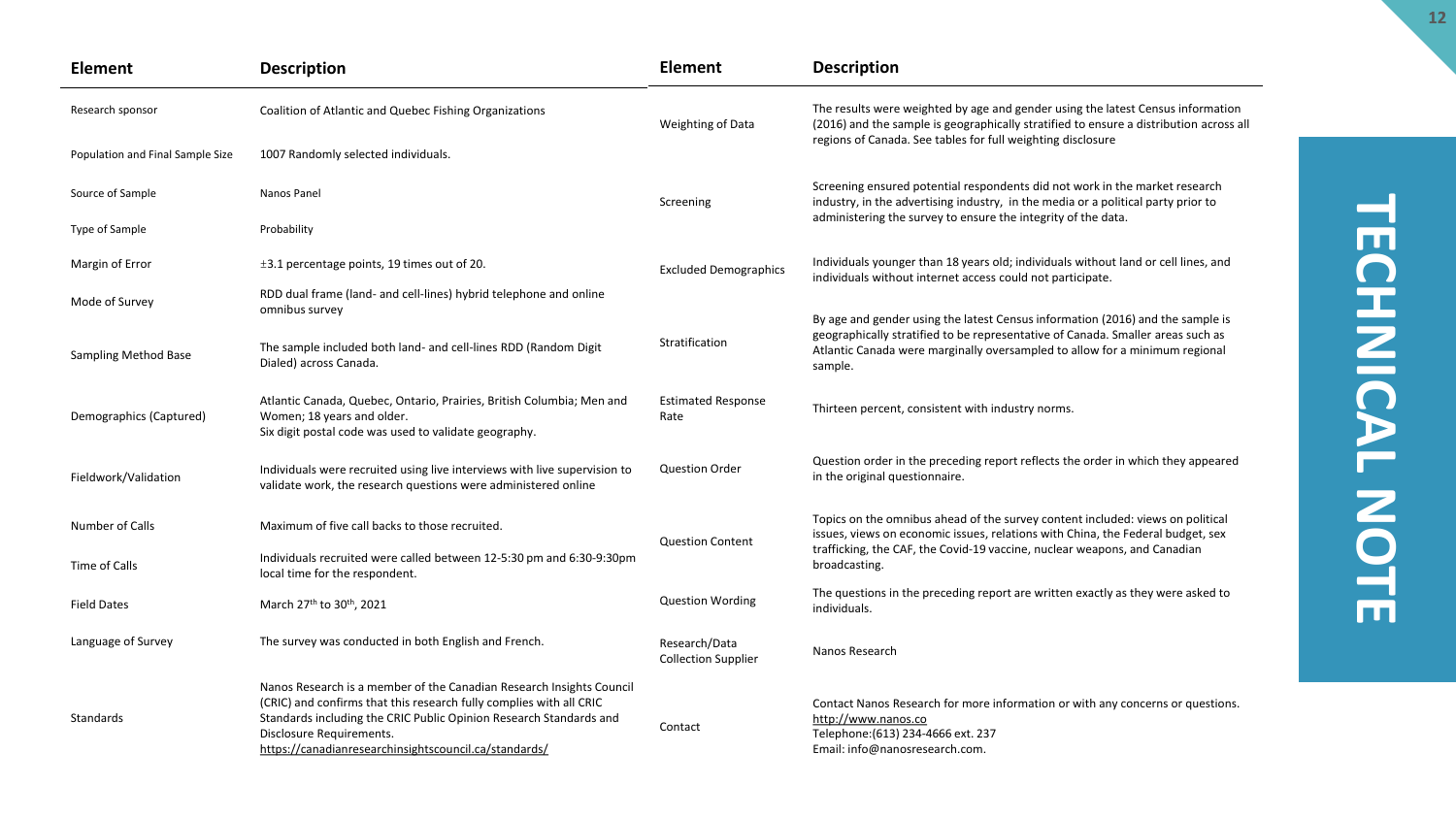

As one of North America's premier market and public opinion research firms, we put strategic intelligence into the hands of decision makers. The majority of our work is for private sector and public facing organizations and ranges from market studies, managing reputation through to leveraging data intelligence. Nanos Research offers a vertically integrated full service quantitative and qualitative research practice to attain the highest standards and the greatest control over the research process. [www.nanos.co](http://www.nanos.co/)

### nanos dimap analytika

| ${\cal D}$ NANOS | dimap |
|------------------|-------|
|------------------|-------|

This international joint venture between [dimap](http://dimap.de/en/HOMEen) and [Nanos](http://nanos.co/) brings together top research and data experts from North American and Europe to deliver exceptional data intelligence to clients. The team offers data intelligence services ranging from demographic and sentiment microtargeting; consumer sentiment identification and decision conversion; and, data analytics and profiling for consumer persuasion. [www.nanosdimap.com](http://www.nanosdimap.com/)

#### NANOS RUTHERFORD McKAY & Co.

NRM is an affiliate of Nanos Research and Rutherford McKay Associates. Our service offerings are based on decades of professional experience and extensive research and include public acceptance and engagement, communications audits, and narrative development. [www.nrmpublicaffairs.com](http://nrmpublicaffairs.com/index.html)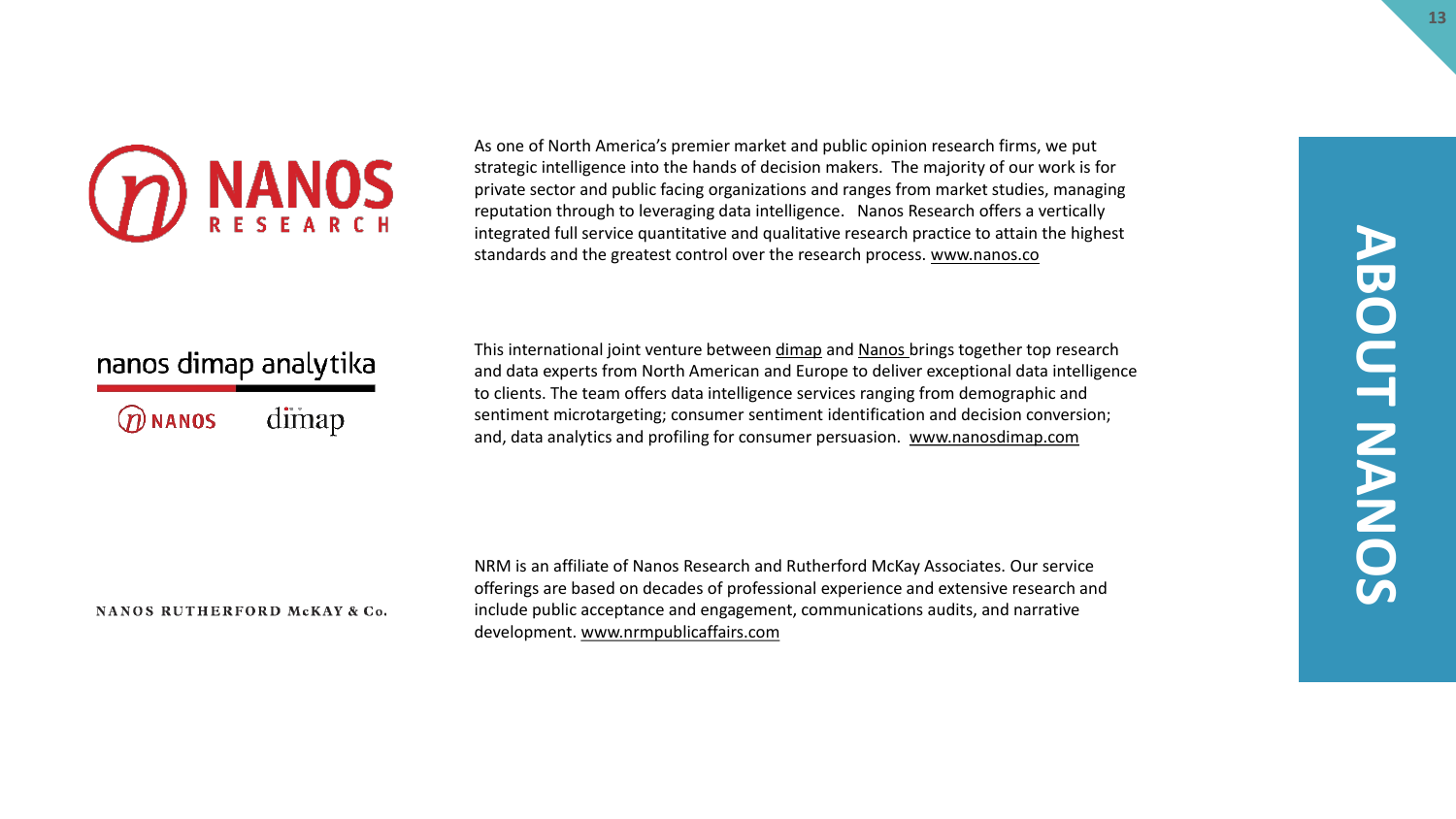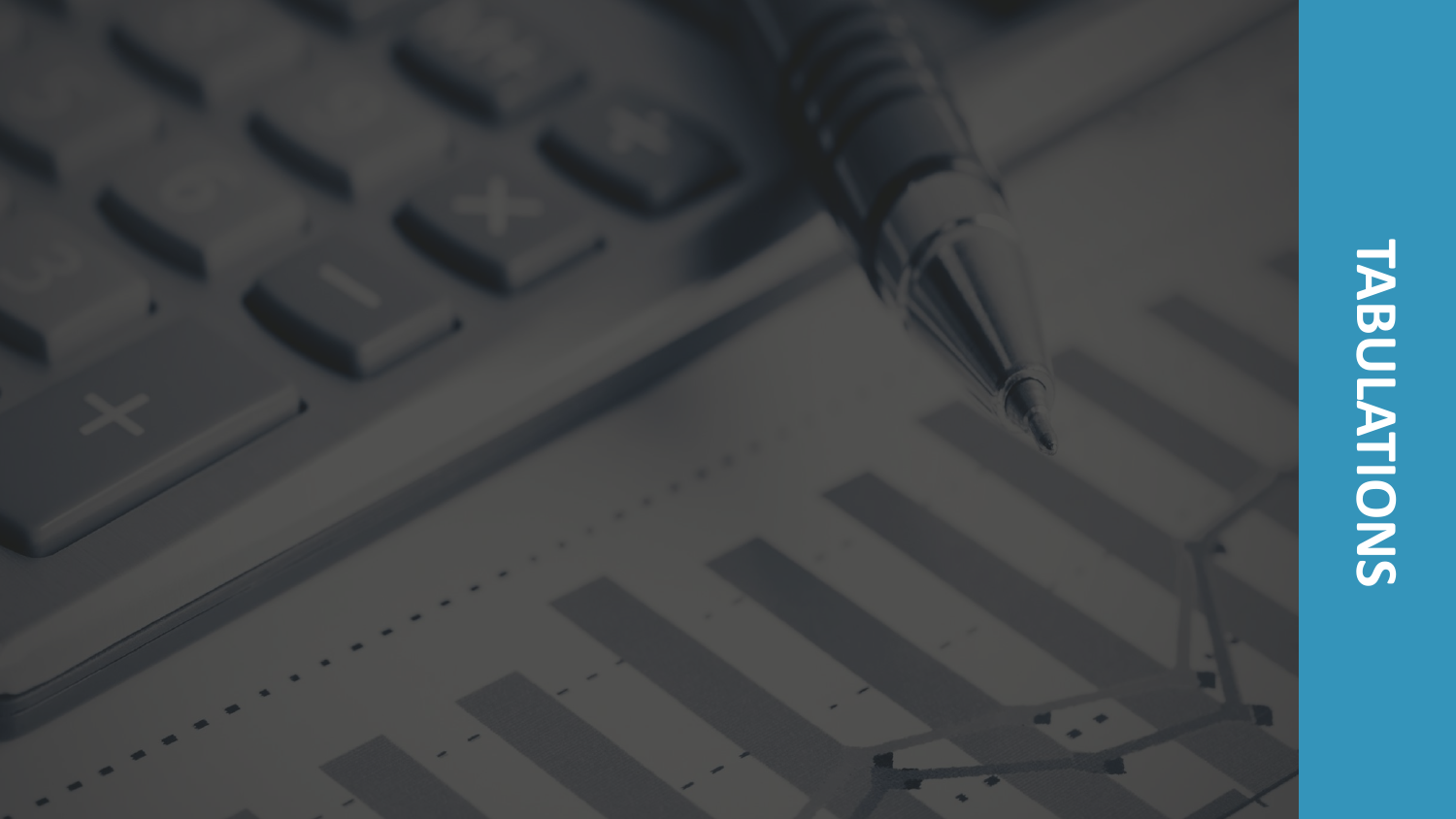

|                                                                                           |                           |         | Region         |          |        |         |          |                         |      | Gender |          | Age      |         |
|-------------------------------------------------------------------------------------------|---------------------------|---------|----------------|----------|--------|---------|----------|-------------------------|------|--------|----------|----------|---------|
|                                                                                           |                           |         | Canada 2021-03 | Atlantic | Quebec | Ontario | Prairies | <b>British Columbia</b> | Male | Female | 18 to 34 | 35 to 54 | 55 plus |
| Question - Our next few<br>questions are about Canada's                                   | Total                     | Unwgt N | 1007           | 100      | 205    | 344     | 198      | 160                     | 546  | 461    | 218      | 374      | 415     |
| fisheries. Thinking of<br>decisions related to the                                        |                           | Wgt N   | 1000           | 67       | 233    | 384     | 183      | 133                     | 490  | 510    | 273      | 341      | 386     |
| management and                                                                            | <b>Indigenous Peoples</b> | %       | 6.1            | 5.6      | 5.0    | 5.5     | 7.7      | 7.9                     | 3.8  | 8.4    | 9.0      | 6.5      | 3.8     |
| sustainability of Canada's<br>fisheries, which group should<br>have final decision-making | <b>Commercial fishers</b> | %       | 3.9            | 7.5      | 2.2    | 3.3     | 4.6      | 5.7                     | 4.3  | 3.5    | 5.6      | 4.1      | 2.5     |
| power? [RANDOMIZE]                                                                        | The Government of Canada  | %       | 47.2           | 44.5     | 57.1   | 45.7    | 41.1     | 44.1                    | 57.2 | 37.7   | 45.5     | 47.7     | 48.1    |
|                                                                                           | All of them equally       | %       | 37.4           | 38.1     | 28.1   | 40.6    | 41.4     | 38.7                    | 30.1 | 44.4   | 29.9     | 39.3     | 41.0    |
|                                                                                           | Unsure                    | %       | 5.3            | 4.4      | 7.6    | 4.8     | 5.2      | 3.5                     | 4.7  | 6.0    | 10.0     | 2.5      | 4.6     |

Nanos conducted an RDD dual frame (land- and cell- lines) hybrid random telephone and online survey of 1,007 Canadians, 18 years of age or older, between March 27th and 30th, 2021. The margin of error for a random survey of 1,007 Canadians is ±3.1 percentage points, 19 times out of 20.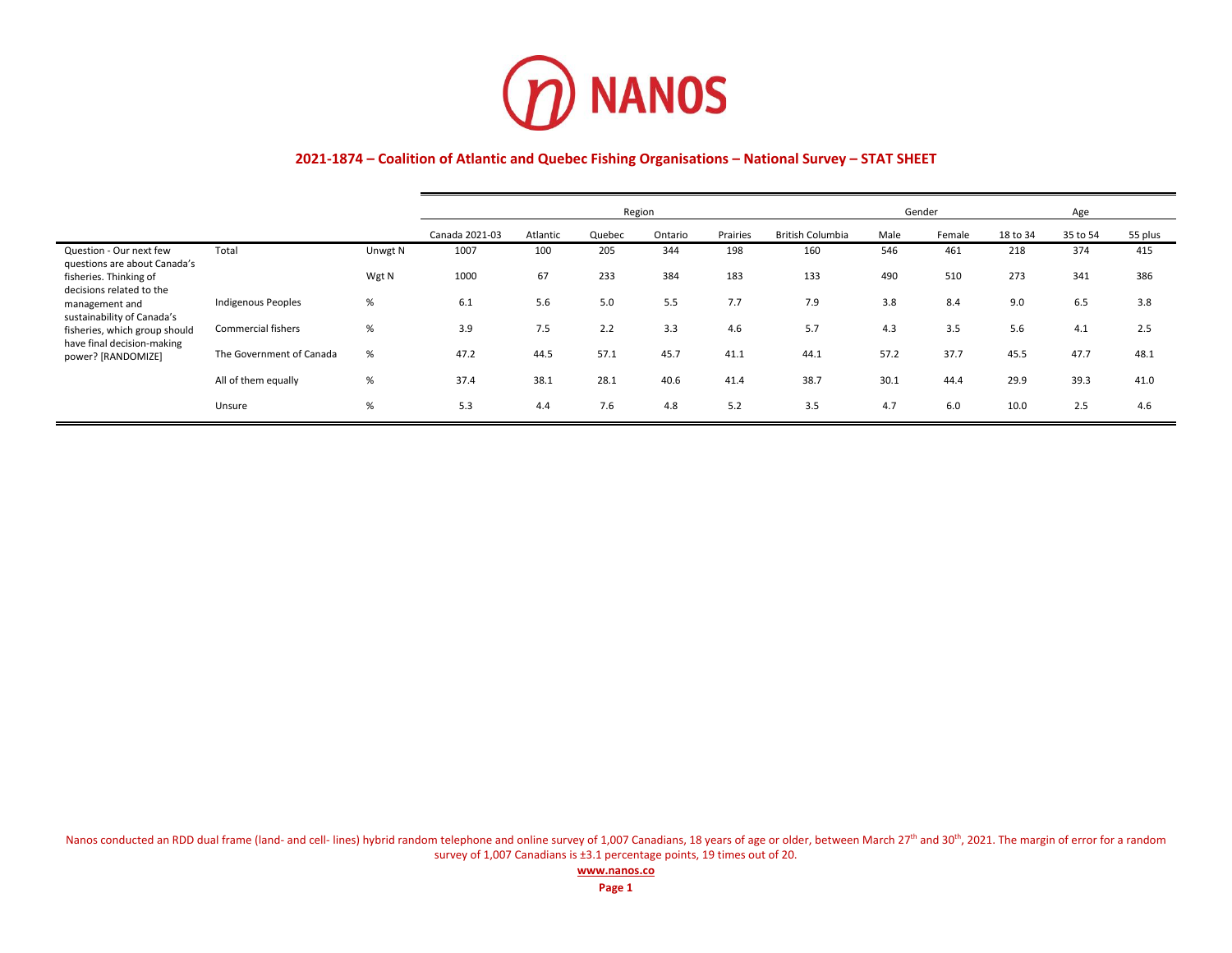

Please rate the importance of the following when it comes to making decisions about the management and sustainability of Canada's fisheries where 0 is not at all important and 10 is very important? [RANDOMIZE]

|                                  |                          |         |                |          |         | Region  |          |                         |      | Gender |          |          |         |
|----------------------------------|--------------------------|---------|----------------|----------|---------|---------|----------|-------------------------|------|--------|----------|----------|---------|
|                                  |                          |         | Canada 2021-03 | Atlantic | Quebec  | Ontario | Prairies | <b>British Columbia</b> | Male | Female | 18 to 34 | 35 to 54 | 55 plus |
| Question - Indigenous<br>Peoples | Total                    | Unwgt N | 1007           | 100      | 205     | 344     | 198      | 160                     | 546  | 461    | 218      | 374      | 415     |
|                                  |                          | Wgt N   | 1000           | 67       | 233     | 384     | 183      | 133                     | 490  | 510    | 273      | 341      | 386     |
|                                  |                          | Mean    | $6.2$          | $6.1\,$  | $6.1\,$ | 6.6     | 5.7      | $6.2$                   | 5.7  | 6.8    | 6.6      | $6.2$    | $6.1\,$ |
|                                  |                          | Median  | 7.0            | 7.0      | 7.0     | 7.0     | $6.0$    | $6.0\,$                 | 6.0  | 7.0    | 7.0      | 7.0      | 6.0     |
|                                  | Not at all important (0) | %       | 6.7            | 9.3      | 5.9     | 5.1     | 8.6      | 8.5                     | 8.0  | 5.4    | 6.5      | 7.2      | 6.3     |
|                                  | $\mathbf{1}$             | $\%$    | 2.3            | 0.7      | 2.6     | 1.7     | 3.5      | 2.5                     | 2.5  | 2.1    | 2.0      | 2.5      | 2.3     |
|                                  | $\overline{2}$           | $\%$    | 5.2            | $6.1\,$  | 5.0     | 4.6     | 6.7      | 4.6                     | 7.1  | 3.3    | 5.9      | 4.3      | 5.4     |
|                                  | 3                        | $\%$    | 4.9            | 8.8      | 6.3     | 3.9     | 4.7      | 3.6                     | 7.0  | 2.9    | 3.4      | 5.3      | 5.7     |
|                                  | 4                        | %       | 5.1            | 2.1      | 5.1     | 5.8     | 4.6      | $5.2$                   | 6.3  | 4.0    | 3.4      | 5.2      | 6.3     |
|                                  | 5                        | $\%$    | 12.7           | 11.0     | 12.0    | 11.1    | 19.4     | 10.6                    | 13.0 | 12.5   | 7.9      | 12.1     | 16.7    |
|                                  | 6                        | $\%$    | 9.7            | 9.5      | 10.8    | 9.1     | $6.2$    | 14.6                    | 10.8 | 8.7    | 10.5     | 10.8     | 8.2     |
|                                  | $\overline{7}$           | $\%$    | 12.4           | 14.2     | 12.8    | 12.7    | 12.4     | 9.9                     | 13.0 | 11.8   | 15.7     | 14.3     | 8.4     |
|                                  | 8                        | $\%$    | 14.9           | 14.6     | 17.3    | 16.4    | 10.3     | 12.7                    | 14.9 | 14.8   | 16.1     | 15.6     | 13.5    |
|                                  | 9                        | $\%$    | $6.0\,$        | 2.3      | 5.8     | 8.1     | 4.2      | 4.9                     | 4.5  | 7.5    | 4.0      | 4.7      | 8.7     |
|                                  | Very important (10)      | %       | 18.5           | 20.5     | 14.4    | 20.3    | 17.2     | 20.9                    | 12.1 | 24.6   | 23.7     | 16.7     | 16.3    |
|                                  | Unsure                   | $\%$    | 1.6            | $0.8\,$  | 1.9     | 1.1     | 2.2      | 2.0                     | 0.8  | 2.3    | 0.9      | 1.4      | 2.3     |

Nanos conducted an RDD dual frame (land- and cell- lines) hybrid random telephone and online survey of 1,007 Canadians, 18 years of age or older, between March 27<sup>th</sup> and 30<sup>th</sup>, 2021. The margin of error for a random survey of 1,007 Canadians is ±3.1 percentage points, 19 times out of 20.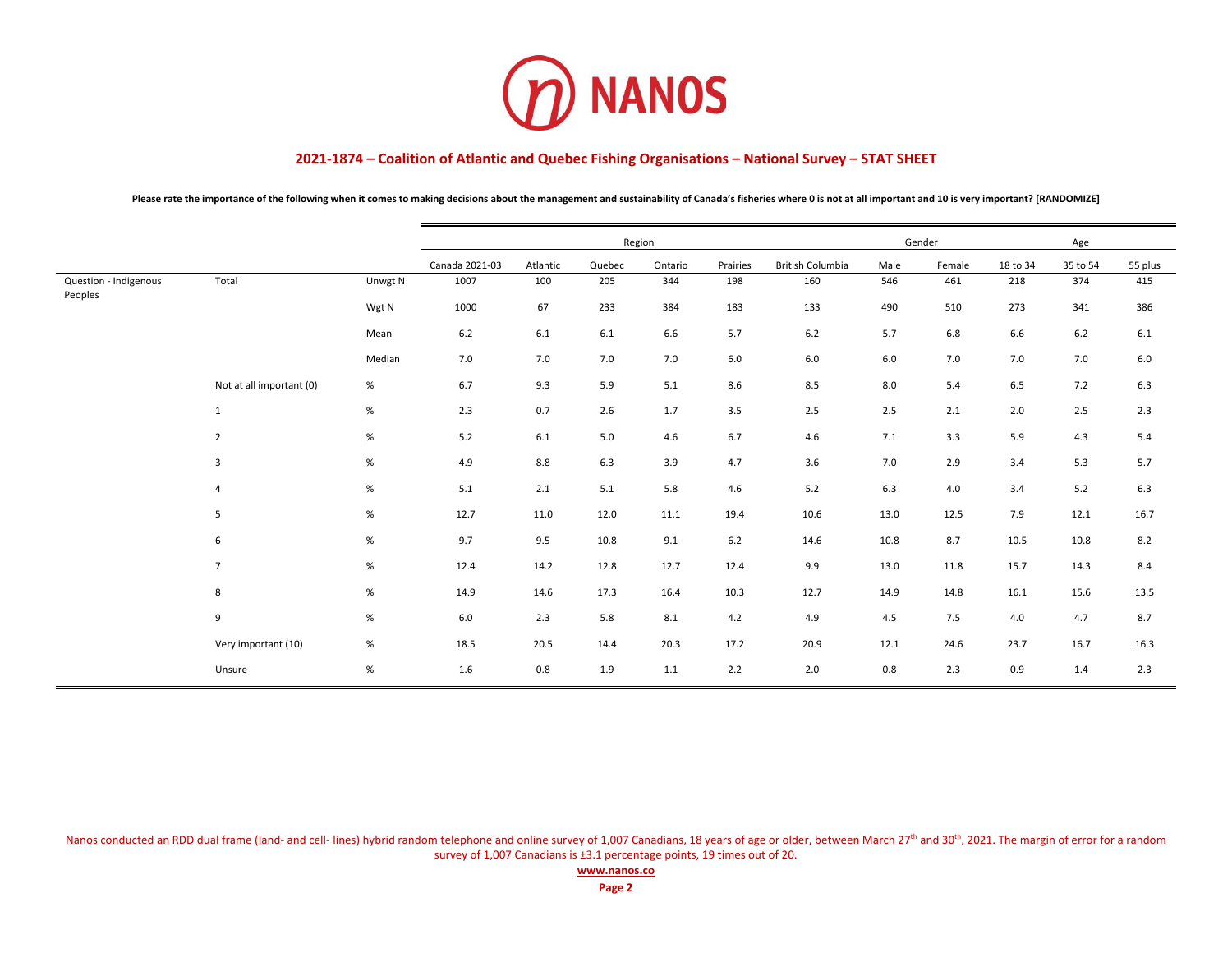

Please rate the importance of the following when it comes to making decisions about the management and sustainability of Canada's fisheries where 0 is not at all important and 10 is very important? [RANDOMIZE]

|                               |                          |         |                |          |        | Region  |          |                         |      | Gender |          | Age      |         |
|-------------------------------|--------------------------|---------|----------------|----------|--------|---------|----------|-------------------------|------|--------|----------|----------|---------|
|                               |                          |         | Canada 2021-03 | Atlantic | Quebec | Ontario | Prairies | <b>British Columbia</b> | Male | Female | 18 to 34 | 35 to 54 | 55 plus |
| Question - Commercial fishers | Total                    | Unwgt N | 1007           | 100      | 205    | 344     | 198      | 160                     | 546  | 461    | 218      | 374      | 415     |
|                               |                          | Wgt N   | 1000           | 67       | 233    | 384     | 183      | 133                     | 490  | 510    | 273      | 341      | 386     |
|                               |                          | Mean    | $6.0\,$        | 6.9      | 5.7    | 6.1     | 5.7      | 6.0                     | 5.7  | $6.2$  | 5.5      | 6.0      | $6.2$   |
|                               |                          | Median  | 6.0            | 7.0      | 6.0    | 6.0     | $6.0$    | $6.0$                   | 6.0  | 6.0    | 6.0      | 6.0      | 6.0     |
|                               | Not at all important (0) | %       | 4.9            | 5.0      | 5.7    | 4.7     | 5.5      | 3.5                     | 5.4  | 4.4    | $6.2$    | 5.4      | 3.6     |
|                               | $\mathbf{1}$             | $\%$    | 2.2            | 0.8      | 1.8    | 2.1     | 2.4      | 3.2                     | 2.5  | 1.8    | 3.7      | 2.2      | 1.0     |
|                               | $\overline{2}$           | $\%$    | 3.4            | 0.7      | 3.1    | 2.9     | $6.0$    | 3.1                     | 4.5  | 2.3    | 5.6      | 2.3      | 2.7     |
|                               | 3                        | $\%$    | 7.0            | 5.6      | 7.6    | 6.5     | 7.6      | 7.2                     | 6.4  | 7.6    | 7.9      | $6.0\,$  | 7.2     |
|                               | 4                        | %       | 5.9            | 0.7      | 7.1    | 7.0     | 2.8      | 7.6                     | 7.2  | 4.7    | 5.6      | 6.2      | 5.9     |
|                               | 5                        | $\%$    | 19.0           | 12.5     | 20.4   | 19.6    | 21.6     | 14.9                    | 19.5 | 18.7   | 18.7     | 16.8     | 21.3    |
|                               | 6                        | $\%$    | 11.9           | 12.0     | 12.3   | 11.1    | 10.4     | 15.7                    | 14.0 | 9.9    | 12.0     | 14.0     | 10.1    |
|                               | $\overline{7}$           | $\%$    | 15.5           | 20.8     | 17.1   | 12.0    | 17.8     | 16.7                    | 16.5 | 14.4   | 17.1     | 15.9     | 13.9    |
|                               | 8                        | $\%$    | 12.0           | 11.0     | 11.6   | 13.4    | 11.4     | 9.9                     | 9.7  | 14.2   | 7.2      | 14.2     | 13.4    |
|                               | 9                        | $\%$    | 4.1            | 6.7      | 3.1    | 5.0     | 2.4      | 4.6                     | 3.5  | 4.8    | 1.1      | 4.5      | 5.9     |
|                               | Very important (10)      | %       | 12.6           | 23.4     | 8.1    | 14.0    | 11.0     | 13.0                    | 9.7  | 15.4   | 12.8     | 10.7     | 14.1    |
|                               | Unsure                   | $\%$    | 1.5            | $0.8\,$  | 2.2    | 1.8     | 1.1      | 0.7                     | 1.1  | 1.9    | 2.2      | 1.7      | 0.9     |

Nanos conducted an RDD dual frame (land- and cell- lines) hybrid random telephone and online survey of 1,007 Canadians, 18 years of age or older, between March 27<sup>th</sup> and 30<sup>th</sup>, 2021. The margin of error for a random survey of 1,007 Canadians is ±3.1 percentage points, 19 times out of 20.

**[www.nanos.co](http://www.nanosresearch.com/)**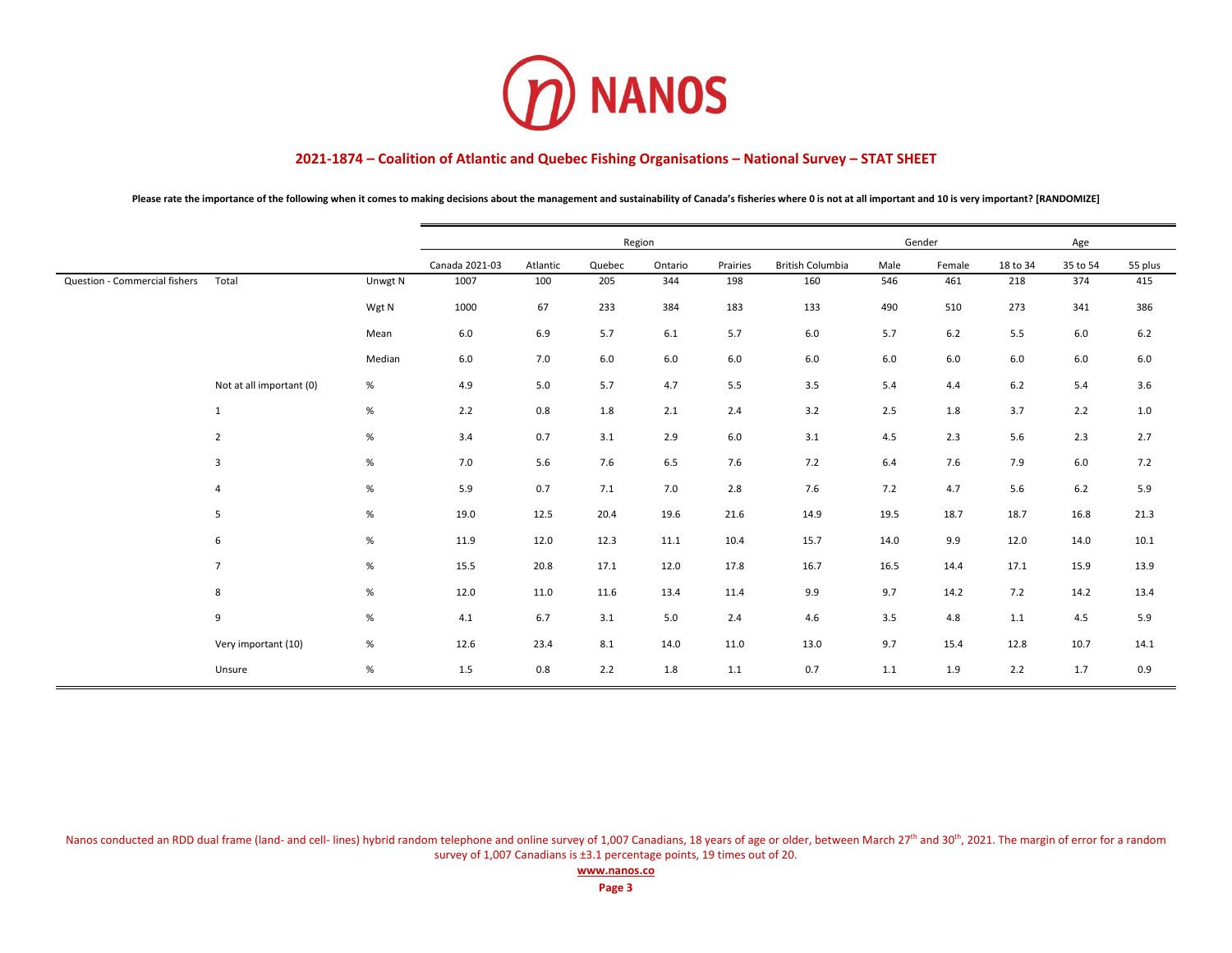

Please rate the importance of the following when it comes to making decisions about the management and sustainability of Canada's fisheries where 0 is not at all important and 10 is very important? [RANDOMIZE]

|                       |                          |         |                |          |        | Region  |          |                  |      | Gender  |          | Age      |         |
|-----------------------|--------------------------|---------|----------------|----------|--------|---------|----------|------------------|------|---------|----------|----------|---------|
|                       |                          |         | Canada 2021-03 | Atlantic | Quebec | Ontario | Prairies | British Columbia | Male | Female  | 18 to 34 | 35 to 54 | 55 plus |
| Question - Scientists | Total                    | Unwgt N | 1007           | 100      | 205    | 344     | 198      | 160              | 546  | 461     | 218      | 374      | 415     |
|                       |                          | Wgt N   | 1000           | 67       | 233    | 384     | 183      | 133              | 490  | 510     | 273      | 341      | 386     |
|                       |                          | Mean    | 8.5            | 8.7      | 8.7    | 8.5     | 7.9      | 8.9              | 8.6  | 8.5     | 8.6      | 8.5      | 8.5     |
|                       |                          | Median  | 9.0            | 9.0      | 9.0    | 9.0     | 8.0      | 10.0             | 9.0  | 9.0     | 10.0     | 9.0      | 9.0     |
|                       | Not at all important (0) | %       | 1.2            | 0.0      | 0.6    | 1.9     | 1.4      | 0.8              | 1.1  | 1.3     | $1.4$    | 1.2      | $1.1\,$ |
|                       | $\mathbf{1}$             | $\%$    | 0.4            | 0.0      | 0.5    | 0.2     | 0.9      | 0.0              | 0.4  | 0.4     | 0.4      | 0.8      | 0.0     |
|                       | $\overline{2}$           | $\%$    | 0.8            | 0.8      | 0.0    | 0.8     | 2.2      | 0.0              | 0.8  | 0.7     | 1.4      | 0.4      | 0.5     |
|                       | 3                        | $\%$    | 0.6            | 1.5      | 0.0    | 0.5     | 1.9      | 0.0              | 0.4  | 0.8     | 0.2      | 0.7      | 0.9     |
|                       | 4                        | %       | 0.8            | $0.0\,$  | 0.5    | 0.5     | 1.8      | $1.2$            | 0.5  | $1.1\,$ | $1.1\,$  | 0.6      | 0.7     |
|                       | 5                        | $\%$    | 4.0            | $0.8\,$  | 1.7    | 3.9     | 7.2      | $5.0\,$          | 3.2  | 4.7     | 5.3      | 4.2      | 2.8     |
|                       | 6                        | %       | 5.0            | 9.1      | 6.6    | 3.9     | 5.6      | $2.5\,$          | 5.3  | 4.7     | 3.1      | 5.5      | 5.9     |
|                       | $\overline{7}$           | %       | 10.8           | 12.8     | 11.5   | 10.2    | 11.8     | 9.1              | 9.9  | 11.7    | 9.9      | 9.9      | 12.2    |
|                       | 8                        | $\%$    | 15.3           | 11.6     | 17.2   | 16.6    | 16.0     | 8.8              | 16.9 | 13.7    | 13.5     | 18.5     | 13.6    |
|                       | 9                        | $\%$    | 12.1           | 14.8     | 14.1   | 11.0    | 11.3     | 11.2             | 11.7 | 12.5    | 6.9      | 11.7     | 16.0    |
|                       | Very important (10)      | %       | 47.8           | 47.7     | 46.0   | 49.2    | 37.3     | 61.5             | 48.6 | 47.0    | 54.4     | 45.7     | 45.0    |
|                       | Unsure                   | $\%$    | 1.3            | 0.8      | 1.3    | 1.2     | 2.5      | 0.0              | 1.3  | 1.3     | 2.2      | 0.8      | 1.1     |

Nanos conducted an RDD dual frame (land- and cell- lines) hybrid random telephone and online survey of 1,007 Canadians, 18 years of age or older, between March 27<sup>th</sup> and 30<sup>th</sup>, 2021. The margin of error for a random survey of 1,007 Canadians is ±3.1 percentage points, 19 times out of 20.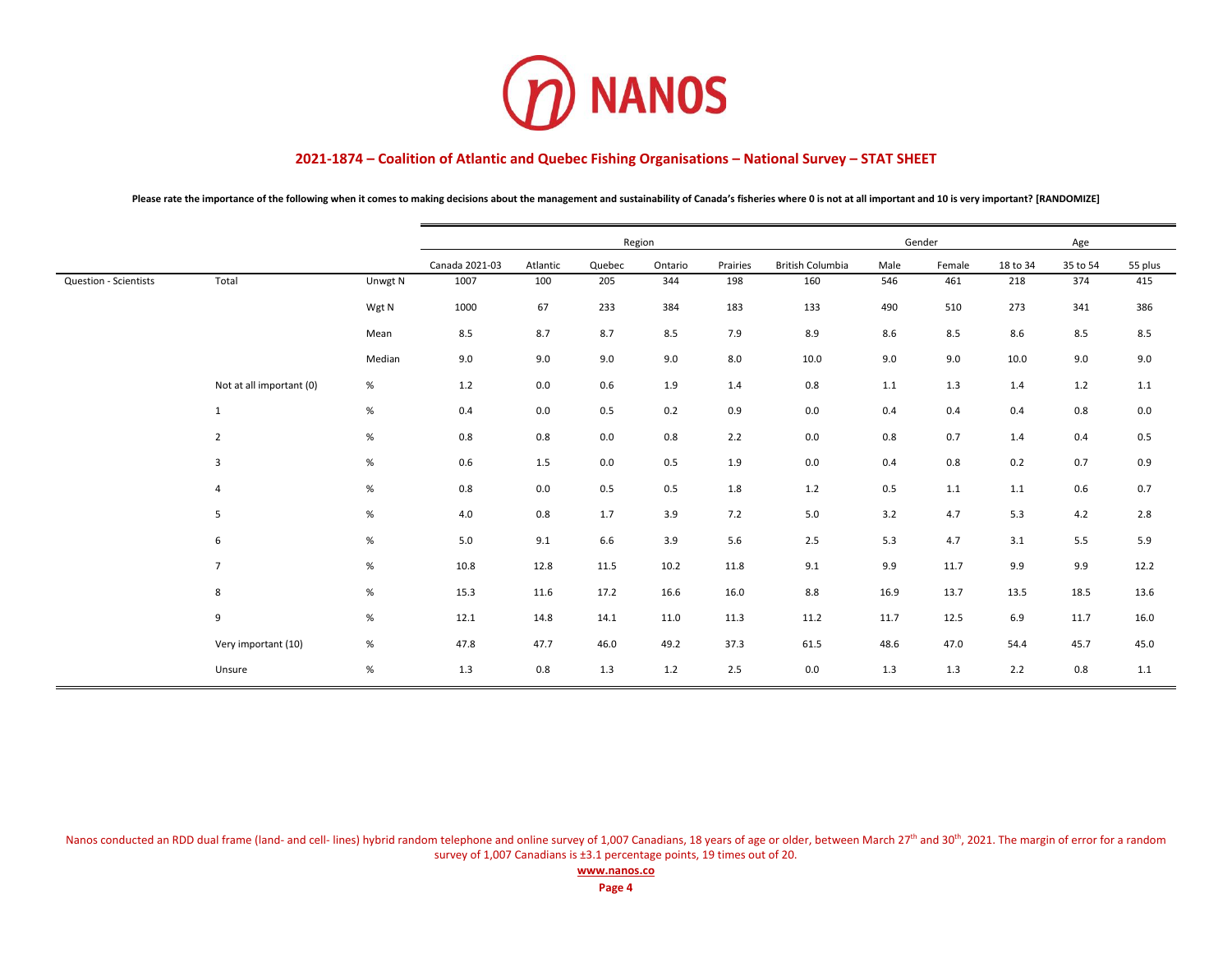

Please rate the importance of the following when it comes to making decisions about the management and sustainability of Canada's fisheries where 0 is not at all important and 10 is very important? [RANDOMIZE]

|                    |                          |         |                |          |        | Region  |          |                         |      | Gender |          | Age      |         |
|--------------------|--------------------------|---------|----------------|----------|--------|---------|----------|-------------------------|------|--------|----------|----------|---------|
|                    |                          |         | Canada 2021-03 | Atlantic | Quebec | Ontario | Prairies | <b>British Columbia</b> | Male | Female | 18 to 34 | 35 to 54 | 55 plus |
| Question - Lawyers | Total                    | Unwgt N | 1007           | 100      | 205    | 344     | 198      | 160                     | 546  | 461    | 218      | 374      | 415     |
|                    |                          | Wgt N   | 1000           | 67       | 233    | 384     | 183      | 133                     | 490  | 510    | 273      | 341      | 386     |
|                    |                          | Mean    | 2.8            | 3.0      | 3.1    | 2.9     | 2.5      | 2.4                     | 2.5  | 3.2    | 3.3      | 2.8      | 2.6     |
|                    |                          | Median  | 2.0            | 2.0      | 3.0    | 3.0     | 2.0      | 2.0                     | 2.0  | 3.0    | 3.0      | 2.0      | 2.0     |
|                    | Not at all important (0) | %       | 30.2           | 27.4     | 27.1   | 30.3    | 32.8     | 33.5                    | 32.9 | 27.7   | 26.7     | 32.9     | 30.4    |
|                    | $\mathbf{1}$             | $\%$    | 8.4            | 14.4     | 6.4    | 6.0     | 11.7     | 11.7                    | 9.2  | 7.7    | 3.8      | 8.0      | 12.2    |
|                    | $\overline{2}$           | $\%$    | 11.3           | 9.2      | 12.8   | 10.0    | 12.2     | 12.0                    | 14.2 | 8.4    | 12.6     | 8.4      | 12.9    |
|                    | 3                        | %       | 9.7            | 5.5      | 10.2   | 11.2    | 7.2      | 9.9                     | 9.2  | 10.2   | 9.4      | 10.2     | 9.5     |
|                    | 4                        | $\%$    | 7.4            | 5.1      | 6.1    | 8.9     | 7.9      | 5.9                     | 6.7  | 8.2    | 8.1      | 6.1      | 8.1     |
|                    | 5                        | $\%$    | 13.7           | 16.9     | 13.4   | 14.5    | 14.5     | 9.4                     | 13.0 | 14.4   | 18.2     | 14.9     | 9.5     |
|                    | 6                        | %       | 6.3            | 4.7      | 10.2   | 6.5     | 2.9      | 4.2                     | 6.3  | 6.3    | 6.4      | 6.3      | $6.2$   |
|                    | $\overline{7}$           | $\%$    | 4.3            | 4.7      | 6.3    | 4.1     | 2.3      | 3.8                     | 3.0  | 5.5    | 4.8      | 5.0      | 3.2     |
|                    | 8                        | $\%$    | 3.4            | 3.1      | 2.8    | 2.7     | 5.6      | 3.5                     | 2.4  | 4.3    | 6.4      | 2.5      | 2.1     |
|                    | 9                        | $\%$    | 0.4            | 0.8      | 0.4    | 0.5     | 0.5      | 0.0                     | 0.2  | 0.7    | 0.2      | 0.5      | 0.5     |
|                    | Very important (10)      | $\%$    | 1.8            | 4.6      | 1.3    | 2.3     | 0.4      | 1.8                     | 0.7  | 3.0    | 1.5      | 1.9      | 2.0     |
|                    | Unsure                   | $\%$    | 3.0            | 3.5      | 3.0    | 3.0     | 2.0      | 4.3                     | 2.3  | 3.7    | 2.1      | 3.3      | 3.5     |

Nanos conducted an RDD dual frame (land- and cell- lines) hybrid random telephone and online survey of 1,007 Canadians, 18 years of age or older, between March 27<sup>th</sup> and 30<sup>th</sup>, 2021. The margin of error for a random survey of 1,007 Canadians is ±3.1 percentage points, 19 times out of 20.

**[www.nanos.co](http://www.nanosresearch.com/)**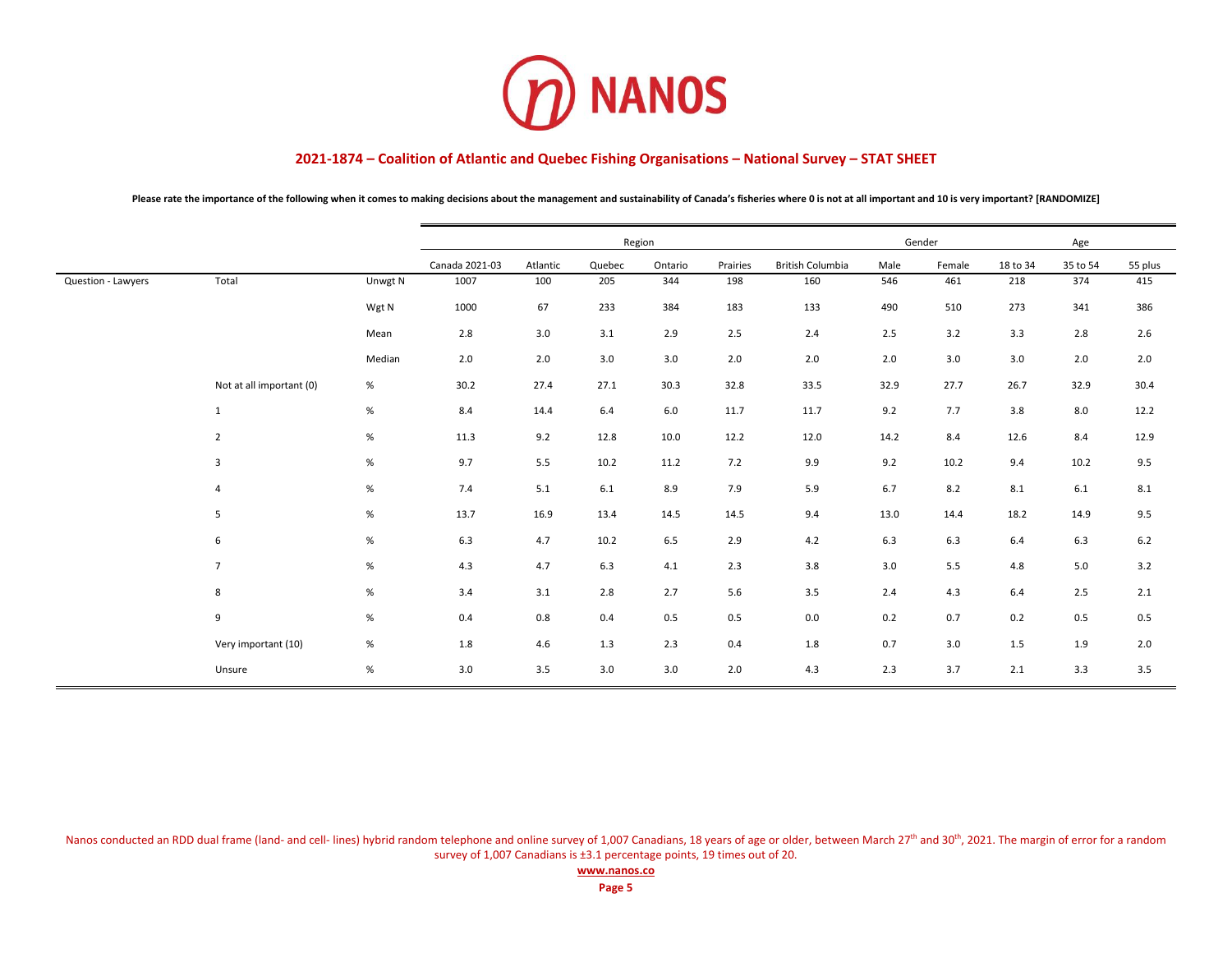

Please rate the importance of the following when it comes to making decisions about the management and sustainability of Canada's fisheries where 0 is not at all important and 10 is very important? [RANDOMIZE]

|                        |                          |         |                |          |        | Region  |          |                         |      | Gender |          | Age      |         |
|------------------------|--------------------------|---------|----------------|----------|--------|---------|----------|-------------------------|------|--------|----------|----------|---------|
|                        |                          |         | Canada 2021-03 | Atlantic | Quebec | Ontario | Prairies | <b>British Columbia</b> | Male | Female | 18 to 34 | 35 to 54 | 55 plus |
| Question - Politicians | Total                    | Unwgt N | 1007           | 100      | 205    | 344     | 198      | 160                     | 546  | 461    | 218      | 374      | 415     |
|                        |                          | Wgt N   | 1000           | 67       | 233    | 384     | 183      | 133                     | 490  | 510    | 273      | 341      | 386     |
|                        |                          | Mean    | 4.5            | 3.7      | 5.1    | 4.6     | 4.0      | 4.0                     | 4.4  | 4.6    | 4.4      | 4.6      | 4.5     |
|                        |                          | Median  | 5.0            | $4.0\,$  | 5.0    | 5.0     | 5.0      | $4.0\,$                 | 5.0  | 5.0    | 5.0      | 5.0      | 5.0     |
|                        | Not at all important (0) | %       | 14.5           | 20.7     | 7.9    | 14.4    | 18.6     | 17.8                    | 15.0 | 14.1   | 13.8     | 13.5     | 16.0    |
|                        | $\mathbf{1}$             | $\%$    | 5.2            | 10.1     | 3.9    | 4.1     | 6.9      | 6.0                     | 5.6  | 4.8    | 3.1      | 5.9      | 6.1     |
|                        | $\overline{2}$           | $\%$    | 8.3            | 8.0      | 8.1    | 8.3     | 9.4      | 7.0                     | 9.2  | 7.4    | 8.9      | 7.4      | 8.6     |
|                        | 3                        | $\%$    | 8.5            | 5.3      | 7.9    | 8.0     | 9.5      | 11.2                    | 8.7  | 8.3    | 12.2     | 7.0      | 7.2     |
|                        | 4                        | $\%$    | 8.2            | 4.7      | 9.6    | 9.4     | 4.3      | 9.4                     | 7.6  | 8.8    | 7.0      | 10.8     | 6.8     |
|                        | 5                        | $\%$    | 14.5           | 20.1     | 15.4   | 12.2    | 16.3     | 14.6                    | 15.7 | 13.5   | 16.0     | 13.1     | 14.8    |
|                        | 6                        | $\%$    | 12.3           | 12.4     | 9.4    | 13.9    | 12.5     | 12.2                    | 11.9 | 12.6   | 15.5     | 10.6     | 11.4    |
|                        | $\overline{7}$           | $\%$    | 11.3           | 6.5      | 15.5   | 11.0    | 7.9      | 11.4                    | 9.6  | 12.9   | 8.9      | 15.0     | 9.5     |
|                        | 8                        | $\%$    | 7.5            | 4.7      | 9.8    | 7.6     | 8.5      | 3.4                     | 8.2  | 6.9    | 5.6      | 10.3     | 6.4     |
|                        | 9                        | $\%$    | 3.2            | 2.2      | 4.6    | 3.2     | 2.6      | 2.4                     | 4.0  | 2.5    | 2.2      | 2.6      | 4.6     |
|                        | Very important (10)      | $\%$    | 4.6            | 2.6      | 5.4    | 6.5     | 1.3      | 3.1                     | 3.3  | 5.8    | 3.9      | 2.5      | 6.9     |
|                        | Unsure                   | $\%$    | 1.9            | 2.7      | 2.6    | 1.4     | 2.0      | 1.5                     | 1.2  | 2.5    | 2.8      | 1.4      | 1.7     |

Nanos conducted an RDD dual frame (land- and cell- lines) hybrid random telephone and online survey of 1,007 Canadians, 18 years of age or older, between March 27<sup>th</sup> and 30<sup>th</sup>, 2021. The margin of error for a random survey of 1,007 Canadians is ±3.1 percentage points, 19 times out of 20.